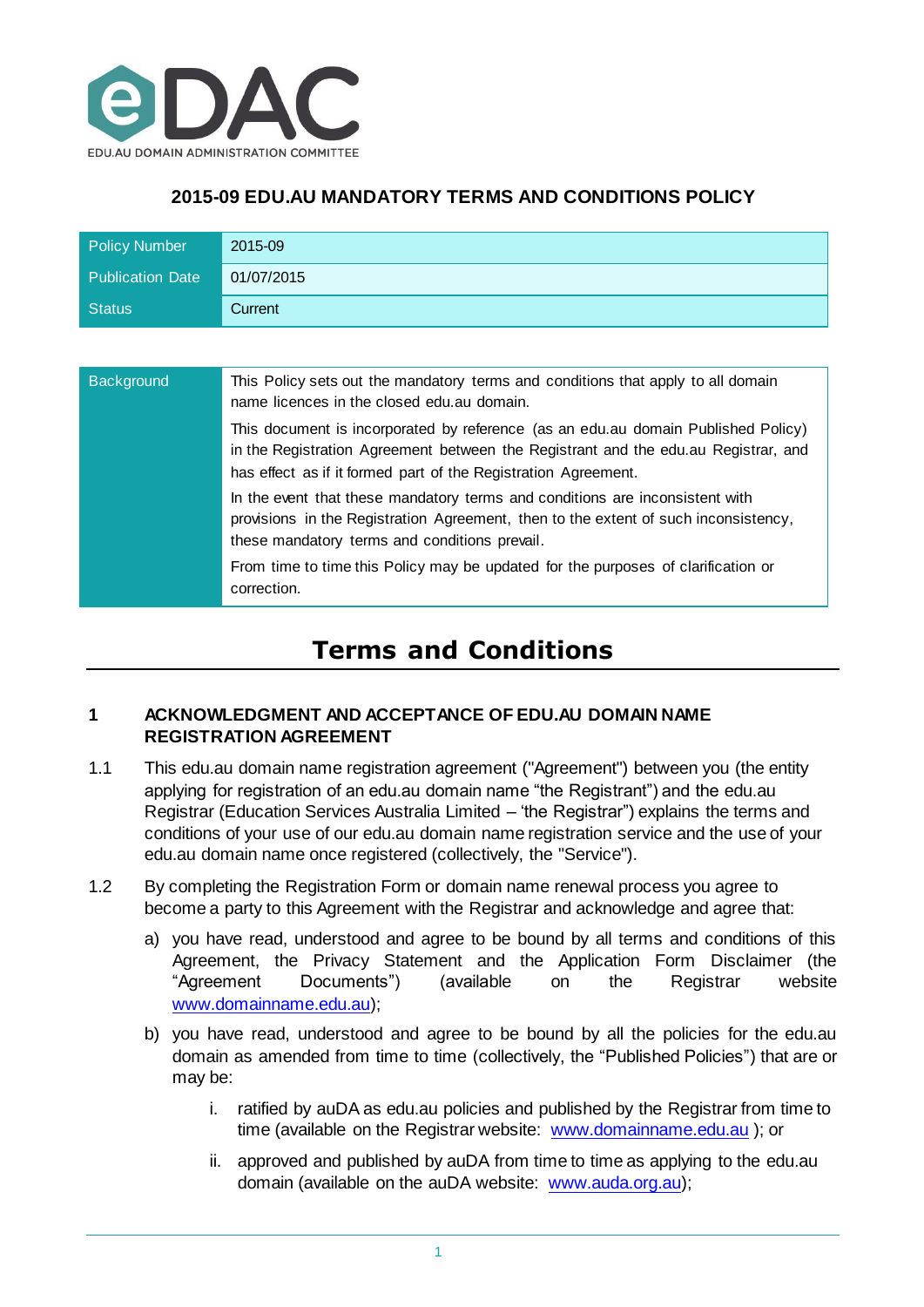- c) Subject to determination of your eligibility according to the *edu.au Registration Policy*, the Registrar may grant you an exclusive licence to use your edu.au domain name;
- d) If an agent (such as an Internet Service Provider or an employee) ordered the Service on your behalf, you are bound as a principal by all terms and conditions of this Agreement;
- e) You do not own your edu.au domain name. Instead you hold a licence to use your edu.au domain name for a specified period of time provided such use is in accordance with this Agreement and the Published Policies;
- f) The Registrar may terminate the registration of your domain name should you cease to meet the eligibility criteria prescribed in the Published Policies for your edu.au domain name;
- g) Should your edu.au domain name registration be terminated by the Registrar, your licence to use your edu.au domain name will be revoked immediately upon such termination;
- h) The edu.au Domain Administration Committee (eDAC) or auDA may change the Published Policies from time to time. Where they are changed, they will be posted on the Registrar's website (.edu.au policies) or the auDA website (auDA policies);
- i) all personal information pertaining to your edu.au domain name is held by the Registry Operator for the benefit of the users of edu.au domain;
- j) subject to the Agreement Documents and the Published Policies:
	- i. the Registrar has the right to publicly disclose to third parties all information relating to your edu.au domain name;
	- ii. the Registrar has the right to disclose to the Registry Operator, all information which is reasonably required by the Registry Operator in order to register a domain name in the Registry; and
	- iii. the Registry Operator may publicly disclose to third parties, all information relating to your edu.au domain name to enable the Registry Operator to maintain a public WHOIS service;
- k) The Registrar may apply additional terms and conditions to bulk registration services;
- l) The Registrar may take any action in relation to your edu.au domain name in order to comply with court orders directed against you and/or your edu.au domain name registration.

#### **2 YOUR OBLIGATIONS**

- 2.1 In addition to the obligations contained in the Agreement Documents or the Published Policies, you:
	- a) must not use your edu.au domain name in a manner that violates any state, national or international law or regulation;
	- b) must not use your edu.au domain name in a manner that contravenes the Published Policies;
	- c) will immediately notify the Registrar of any unauthorised use of your edu.au domain name;
	- d) must not resell, rent, lease or grant a security interest in your edu.au domain name;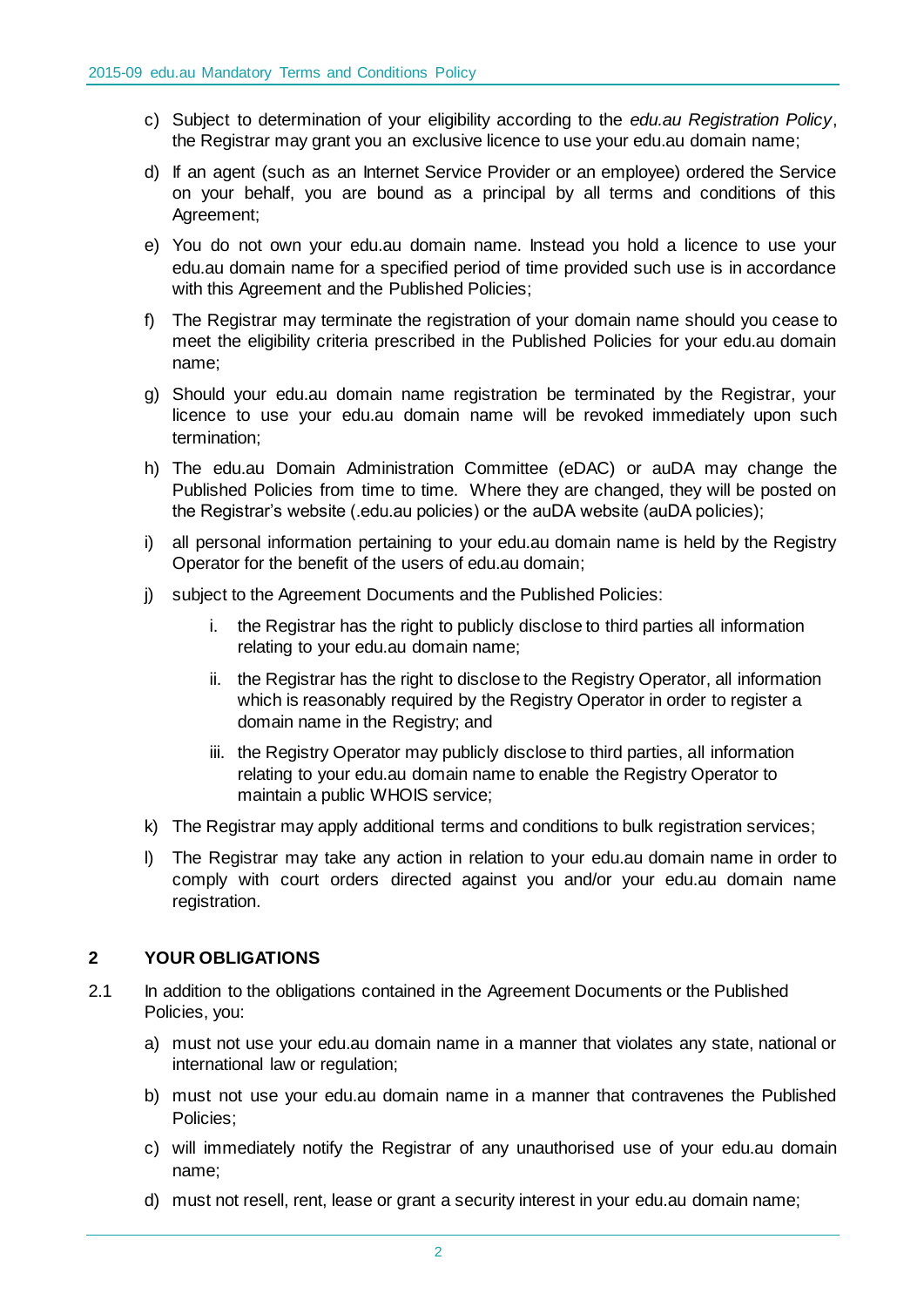- e) must:
	- i. provide certain, true, current, complete and accurate information as required by the domain name registration process or the Registrar;
	- ii. maintain and update this information as needed to keep it current, complete and accurate for the duration of the registration; and
	- iii. respond within fourteen (14) calendar days to inquiries from the Registrar concerning the accuracy of this information;
- f) must immediately notify the Registrar if you cease to meet the eligibility criteria prescribed in the Published Policies for your domain name;
- g) must not, directly or indirectly, through registration or use of your edu.au domain name or otherwise:
	- i. register the domain name for the purpose of selling it;
	- ii. register your edu.au domain name for the purpose of diverting trade from another business or website;
	- iii. cause a person or body accessing your edu.au domain name to be automatically redirected to another domain name (either in the edu.au domain or another domain) which is operated by or on behalf of a person or body which is not eligible to register a edu.au domain name within the Published Policies;
	- iv. deliberately register misspellings or another entity's company or brand name in order to trade on the reputation of another entity's goodwill;
	- v. register your edu.au domain name and then passively hold it for the purpose of preventing another registrant from registering it;
	- vi. purport to transfer an ownership right in the edu.au domain name or its registration;
	- vii. grant or purport to grant your edu.au domain name as security; or
	- viii. encumber or purport to encumber your edu.au domain name registration.

#### **3 RIGHT OF DETERMINATION**

3.1 The Registrar reserves the right to determine whether you meet the eligibility criteria prescribed in the Published Policies relevant to your edu.au domain name.

#### **4 REGISTRATION PERIOD AND RENEWAL**

- 4.1 Your edu.au domain name registration is for a two (2) year initial term and is renewable for successive terms subject to compliance with this Agreement and the Published Policies.
- 4.2 If you hold multiple domain name registrations, the Registrar may agree to a one-off registration period of less than two (2) years in order to synchronise the expiry dates of the registrations, with the fee payable calculated in accordance with the *edu.au Pricing Notice*, issued under the *edu.au Pricing Policy*.
- 4.3 Any registration renewal is subject to these terms and conditions, payment of applicable registration fees at the time of renewal and the domain name Registry Operator's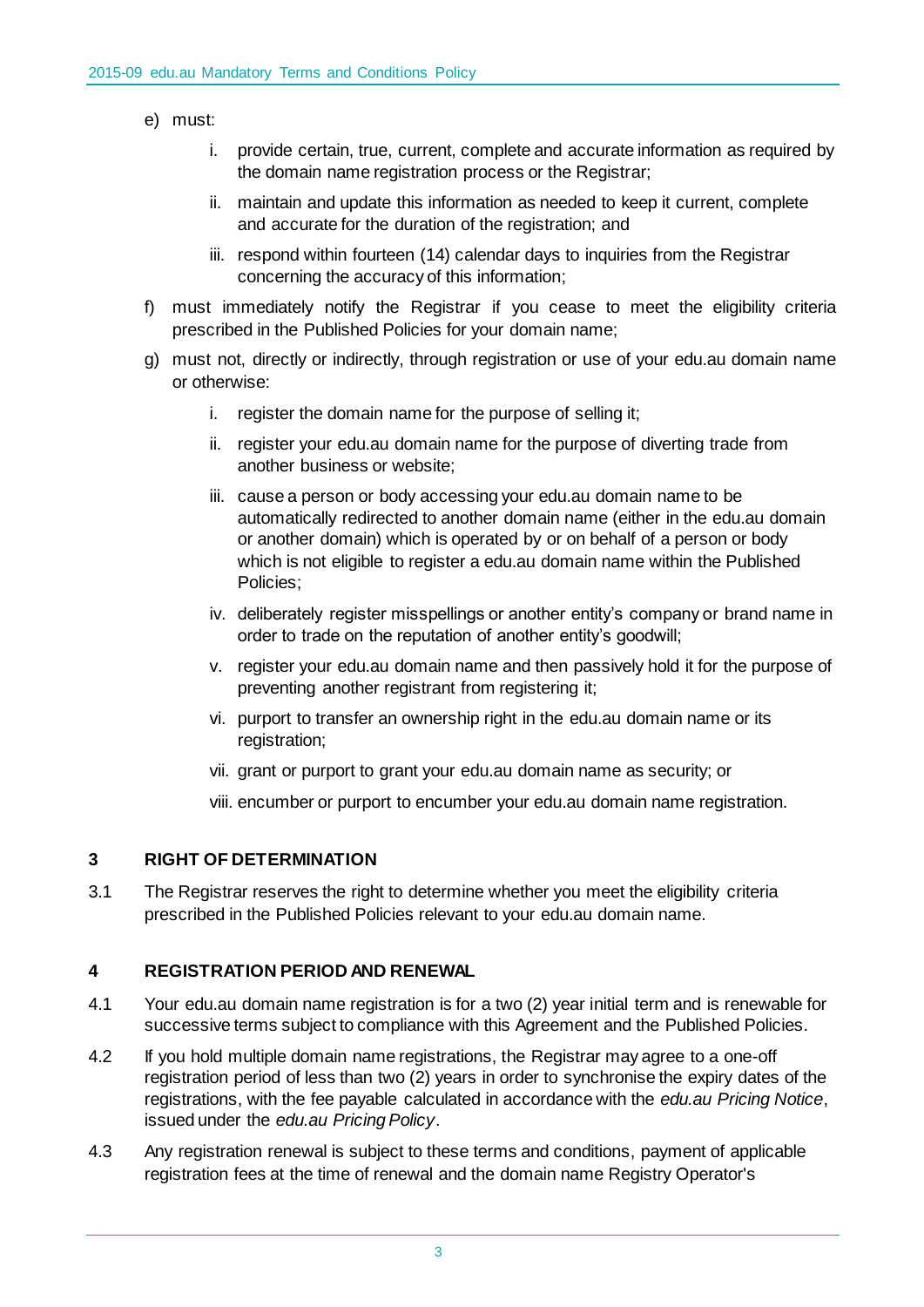acceptance of your edu.au domain name registration. The Registrar will provide you with notice in advance of the renewal as specified in the *edu.au Registration Policy.*

4.4 You are solely responsible for ensuring your registration is renewed. The Registrar will have no liability to you or any third party in connection with such renewal, including any failure or errors in renewing the registration, and any consequences of such failure or errors.

#### **5 TRANSFER OF REGISTERED DOMAIN NAME**

5.1 You can only transfer a licence to use an edu.au domain name to another party in the circumstances set out in the *edu.au Transfers (Change of Registrant) Policy*.

# **6 FEES**

- 6.1 The fees payable for registering your edu.au domain name, and the methods by which such fees may be paid, will be notified to you prior to or at the time you register for your edu.au domain name. The fees will be those specified in the *edu.au Pricing Notice,* issued under the *edu.au Pricing Policy*.
- 6.2 The fees payable for registering an edu.au domain name are, unless otherwise stated, exclusive of GST. Any GST that applies to such fees is payable by you at the same time and in the same manner as the fees themselves.
- 6.3 The Registrar may cancel the edu.au domain name registration if payment of such fees (or any applicable GST) is not received or cannot be processed for any reason.

#### **7 THIRD PARTY DISPUTES**

- 7.1 You agree that if a dispute arises with any third party regarding your edu.au domain name, you will indemnify and hold the Registrar harmless from any loss or liability arising from such dispute.
- 7.2 If the Registrar is notified that a dispute has resulted in a complaint being filed with a judicial or administrative body regarding your use of the Service, you agree not to make any changes to your edu.au domain name record without the prior approval of the Registrar. The Registrar may not allow you to make changes to your edu.au domain name record until the Registrar:
	- a) is directed to do so by the judicial or administrative body; or
	- b) receives notification by you and the other party to the dispute that the dispute has been settled.

#### **8 INDEMNIFICATION**

- 8.1 You agree to indemnify and hold harmless the Registrar and its affiliated bodies, officers and employees ("Affiliated Parties"), from any claim or demand, including reasonable legal fees and expenses, made by any third party due to or arising out of:
	- a) your use of the Service;
	- b) your violation of the Agreement Documents or the Published Policies;
	- c) your infringement of any intellectual property or other right of any person or entity; or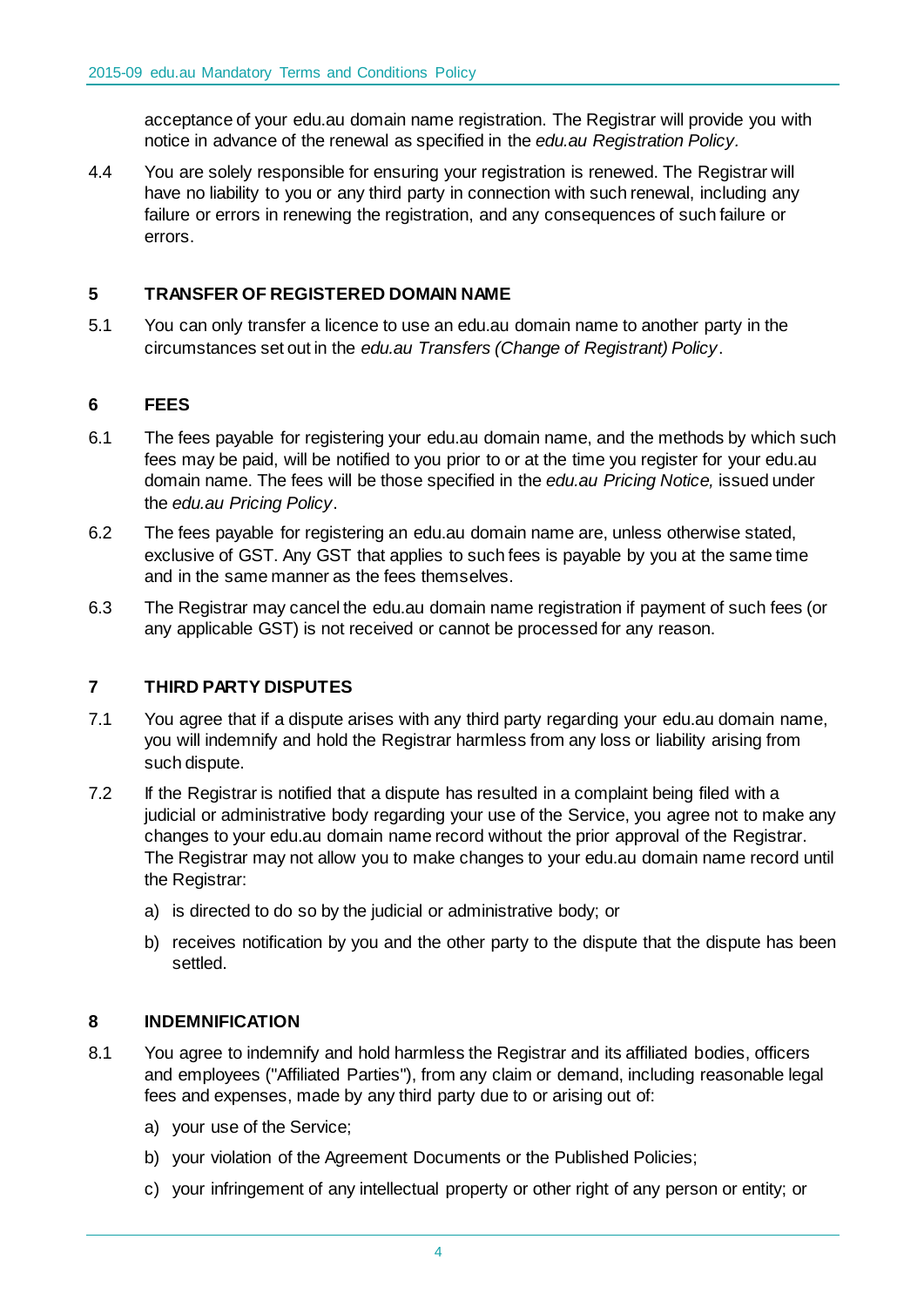- d) any threatening, libellous, obscene, harassing or offensive material contained in any communication by you.
- 8.2 If the Registrar is threatened with suit or sued by a third party in relation to your edu.au domain name, the Registrar may seek written assurances from you concerning how you will indemnify the Registrar.

# **9 LIMITATION OF LIABILITY**

- 9.1 To the maximum extent permitted by law, neither the Registrar nor its related bodies will be liable to you or any other person for any indirect, special, incidental, or consequential damages of any character, whether under tort (including negligence), contract or otherwise, nor for damages resulting from any matter or thing relating to your application for registration of your edu.au domain name, the registration of your edu.au domain name or the rejection of the registration of your edu.au domain name including without limitation:
	- a) the use of or the inability to use the Service;
	- b) loss or liability resulting from access delays or access interruptions;
	- c) loss or liability resulting from data non-delivery or data mis-delivery;
	- d) loss or liability resulting from acts of God;
	- e) loss or liability resulting from the unauthorised use or misuse of your password;
	- f) loss or liability resulting from errors, omissions or misstatements in any and all information or Service provided under this Agreement;
	- g) loss or liability relating to you or the Registrar deleting or failing to store communications relating to the Services;
	- h) loss or liability resulting from the development or interruption of your website;
	- i) loss or liability resulting from the deletion or termination of your edu.au domain name;
	- j) loss or liability that you may incur in connection with the processing of your application for the Service or the processing of any authorised modification to your edu.au domain name record; or
	- k) loss or liability as a result of the application of Section 7 (Third Party Disputes).
- 9.2 To the maximum extent permitted by law, the maximum aggregate liability of the Registrar and its related bodies (whether under tort (including negligence), contract or otherwise) in any licence period is limited to the fees paid by you under this Agreement during that licence period.
- 9.3 Nothing in this Agreement excludes, restricts or modifies any condition, warranty, right or remedy implied or imposed by any statute or regulation which cannot lawfully be excluded, restricted or modified, which may include the Australian Consumer Law contained in Schedule 2 of the *Competition and Consumer Act 2010* (Commonwealth) and corresponding provisions of State or Territory legislation which contain provisions including implied terms and warranties which operate to protect the purchasers of goods and services in various circumstances. If any condition or warranty is implied into this Agreement under the Australian Consumer Law or any equivalent State or Territory legislation and cannot be excluded, and the Registrar is able to limit your remedy for a breach of such a condition or warranty, then the liability of the Registrar for breach of the condition or warranty is limited to one or more of the following at the Registrar's option: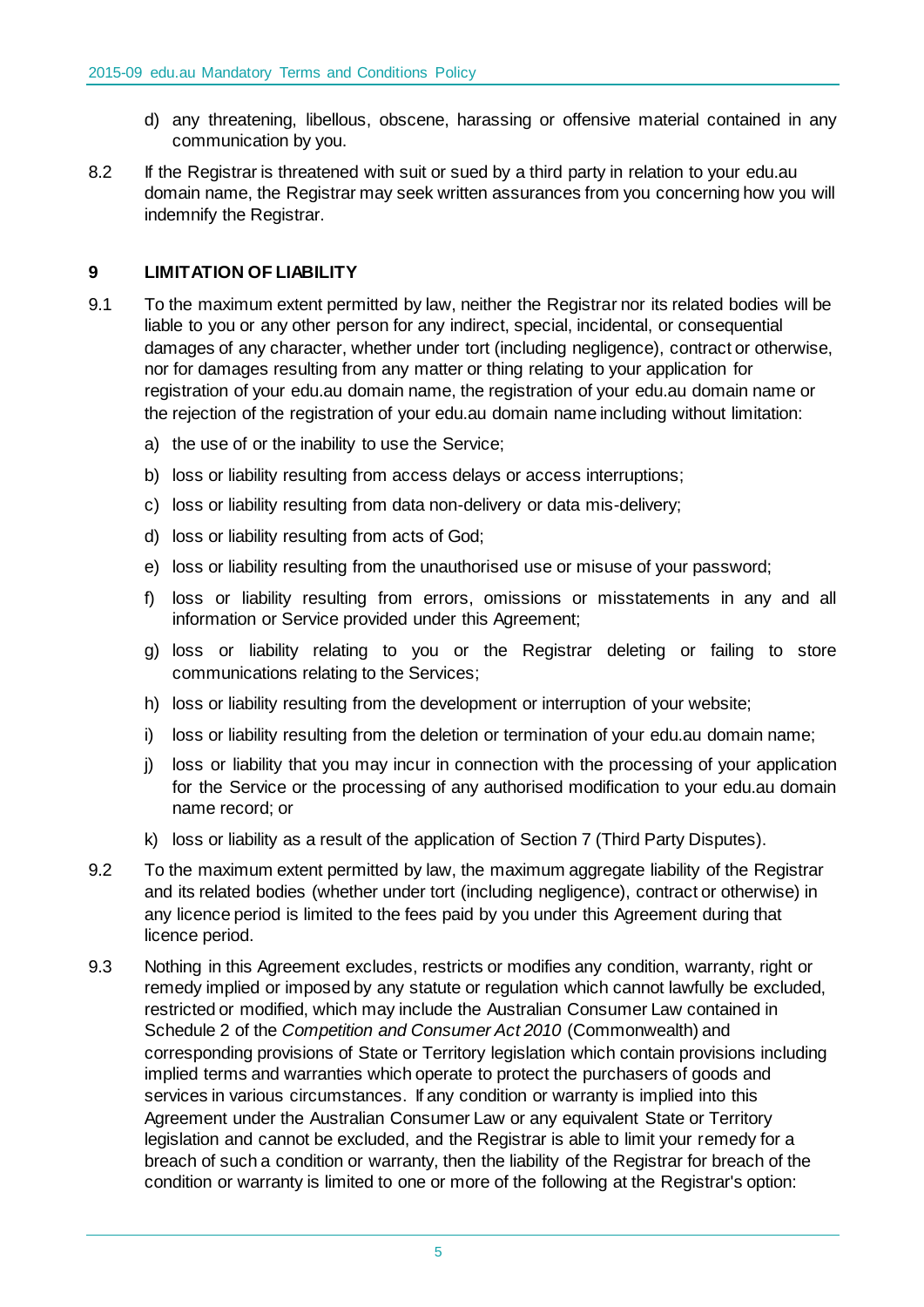- a) in the case of goods, the replacement of the goods or the supply of equivalent goods, the repair of the goods, the payment of the cost of replacing the goods or of acquiring equivalent goods, or the payment of the cost of having the goods repaired; or
- b) in the case of services, the supplying of the services again, or the payment of the cost of having the services supplied again.

#### **10 WARRANTIES**

- 10.1 By applying for the registration of your edu.au domain name, or by requesting renewal of your edu.au domain name registration, you represent and warrant that:
	- a) the statements made in your registration or renewal application form are complete and accurate, including those relating to your eligibility for a edu.au domain name;
	- b) whilst your edu.au domain name is registered, you meet, and continue to meet, the eligibility criteria and allocation rules prescribed in the Published Policies for registering a domain name;
	- c) your registration of your edu.au domain name does not infringe upon or otherwise violate the rights of any third party (it is your responsibility to determine whether your edu.au domain name registration infringes or violates someone else's rights);
	- d) you are not registering your edu.au domain name for an unlawful purpose;
	- e) you have the requisite power and authority to execute and to perform the obligations in this Agreement; and
	- f) you agree that use of the Service is solely at your own risk.

#### **11 BREACH AND TERMINATION**

11.1 Subject to this Section, the Registrar may suspend or terminate your licence to use the edu.au domain name for any of the reasons outlined in the table below:

**Table 1: Licence termination**

| #              | <b>Reason</b>                          | <b>Description</b>                                                                                                                                                                                                                                                                                                                                                                                                                                                                                     |
|----------------|----------------------------------------|--------------------------------------------------------------------------------------------------------------------------------------------------------------------------------------------------------------------------------------------------------------------------------------------------------------------------------------------------------------------------------------------------------------------------------------------------------------------------------------------------------|
| 1              | Breach of<br>Registration<br>Agreement | You have breached a term or condition of your edu.au domain name Registration<br>Agreement.<br>This includes:<br>any warranty supplied by you or your agent under Section 10 of this policy;<br>a)<br>you do not pay the prescribed fee within the required time;<br>b)<br>you cease to meet the eligibility and domain name allocation criteria<br>C)<br>prescribed in the Published Policies for the domain name; and<br>you breach any other term or condition of the Registration Agreement.<br>d) |
| 2              | Court decision                         | Where a court of competent authority determines that the domain name should not<br>be licensed to you, be removed from the Registry, or be licensed to another party.                                                                                                                                                                                                                                                                                                                                  |
| 3              | Name Change                            | Where the business name or project or program name you used to obtain the<br>domain name has changed.                                                                                                                                                                                                                                                                                                                                                                                                  |
| $\overline{4}$ | Third party<br>dispute                 | Where it is necessary to suspend or terminate your licence in order to resolve a<br>third party dispute under Section 7 of this policy.                                                                                                                                                                                                                                                                                                                                                                |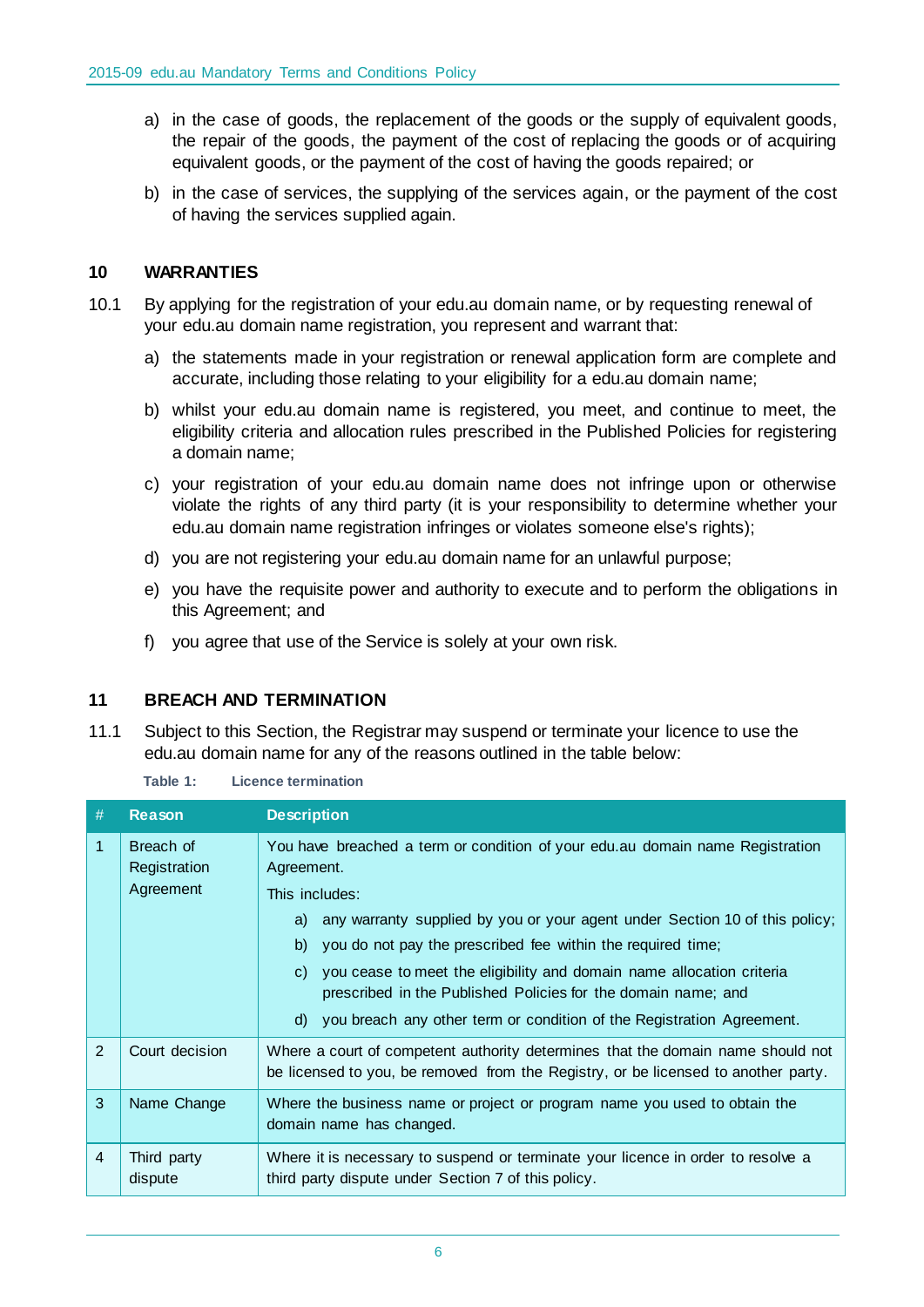| <b>Instruction</b> | Where you instruct the Registrar to terminate the licence to use the domain name.                                                                                                              |
|--------------------|------------------------------------------------------------------------------------------------------------------------------------------------------------------------------------------------|
| Error              | Where a domain name which could not otherwise be registered under this policy is<br>registered through mistake, oversight or otherwise (within thirty days of registering<br>the domain name). |

- 11.2 Prior to terminating your licence for reasons 1 to 4 in Table 1, the Registrar must provide you with written notice outlining the reasons for the proposed termination.
	- a) If within fourteen (14) calendar days of the date of such notice you fail to provide evidence which is reasonably satisfactory to the Registrar that your licence should not be terminated:
		- i. The domain name will enter "pending delete" status for 14 calendar days. If while the domain name is in this status you provide the Registrar with evidence, which is reasonably satisfactory to the Registrar, that your licence should not be suspended or terminated, the Registrar must request the Registry Operator to remove the domain name from "pending delete";
		- ii. A breach of the Registration agreement by you will not be deemed to be excused because the Registrar did not act earlier in response to that, or any other breach by you;
	- b) If you do not provide information which is reasonably satisfactory to the Registrar that your licence should not be terminated, then:
		- i. the domain name will be randomly dropped from the Registry within the next 7 calendar days; and
		- ii. you will not be entitled to any reimbursement or credit for any fees paid.
- 11.3 In the case of termination for error (reason 6 in Table 1), the Registrar must:
	- a) Notify you 10 days prior to terminating the licence. The notice must state that the Registrar intends to terminate your licence and provide reasons for the termination; and
	- b) Invite you to reapply for a different domain name. You are entitled to obtain a refund for all fees paid for the terminated domain name.
- 11.4 If the Registrar does not register your edu.au domain name, or deletes your edu.au domain name, the Registrar will not be liable to you for any loss or damage that may result.

# **12 AGENTS**

- 12.1 By acting on your behalf, your Agent represents, warrants and undertakes to the Registrar that they are authorised to act on your behalf as your agent, that they are authorised to bind you to the terms and conditions of the Agreement Documents and that they have informed you of the terms and conditions of the Agreement Documents and the Published Policies.
- 12.2 The Registrar may rely on any instructions received from your Agent as if they were your instructions, and you are responsible for any errors made by your Agent.